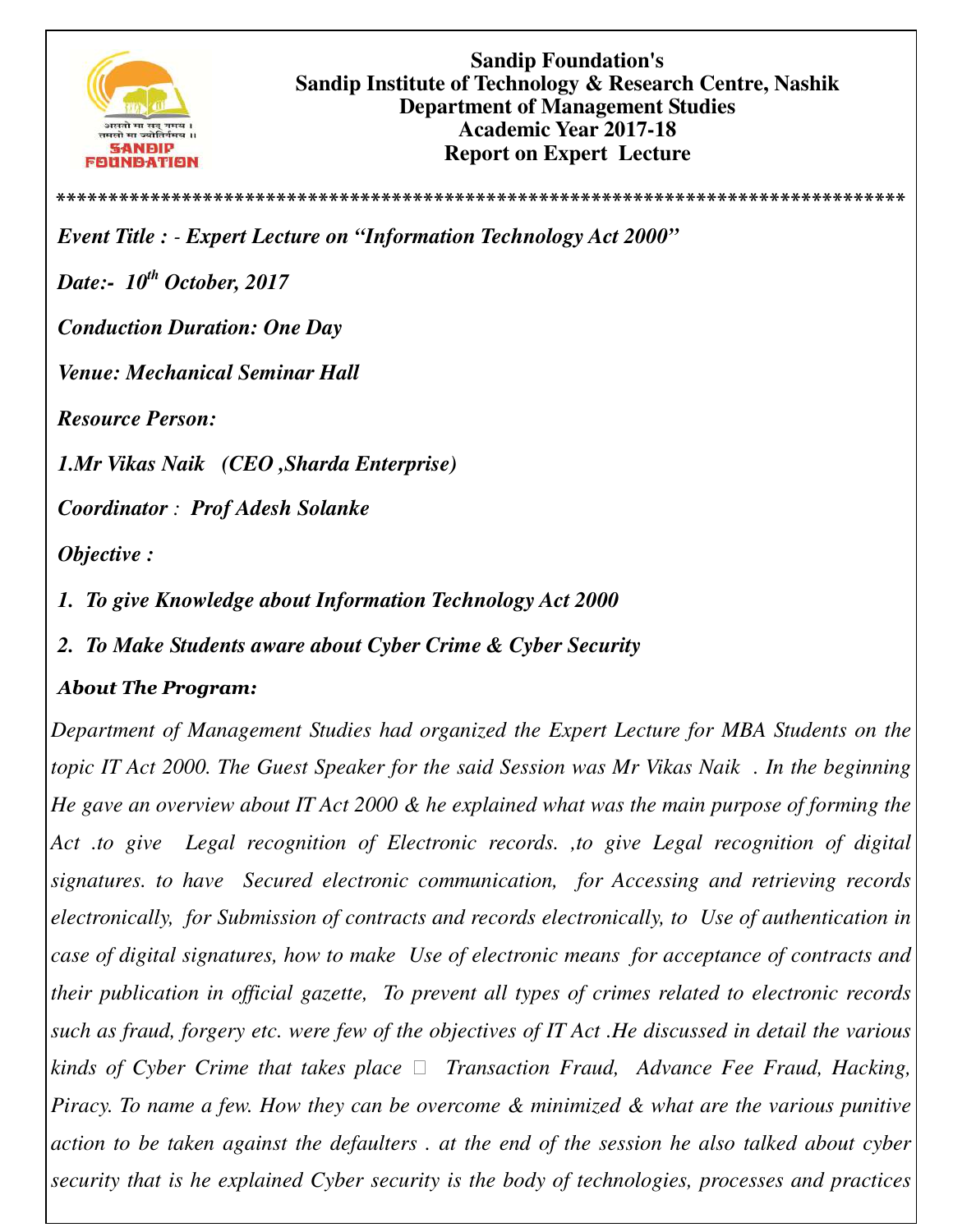*designed to protect networks, computers, programs and data from attack, damage or unauthorized access.* 

*Outcome:* 

*1.Students clearly Understood the Concept , Use & Importance of IT Act 2000 2.Students also came to know about the various cyber crime & use of cyber security* 

*Photographs:*